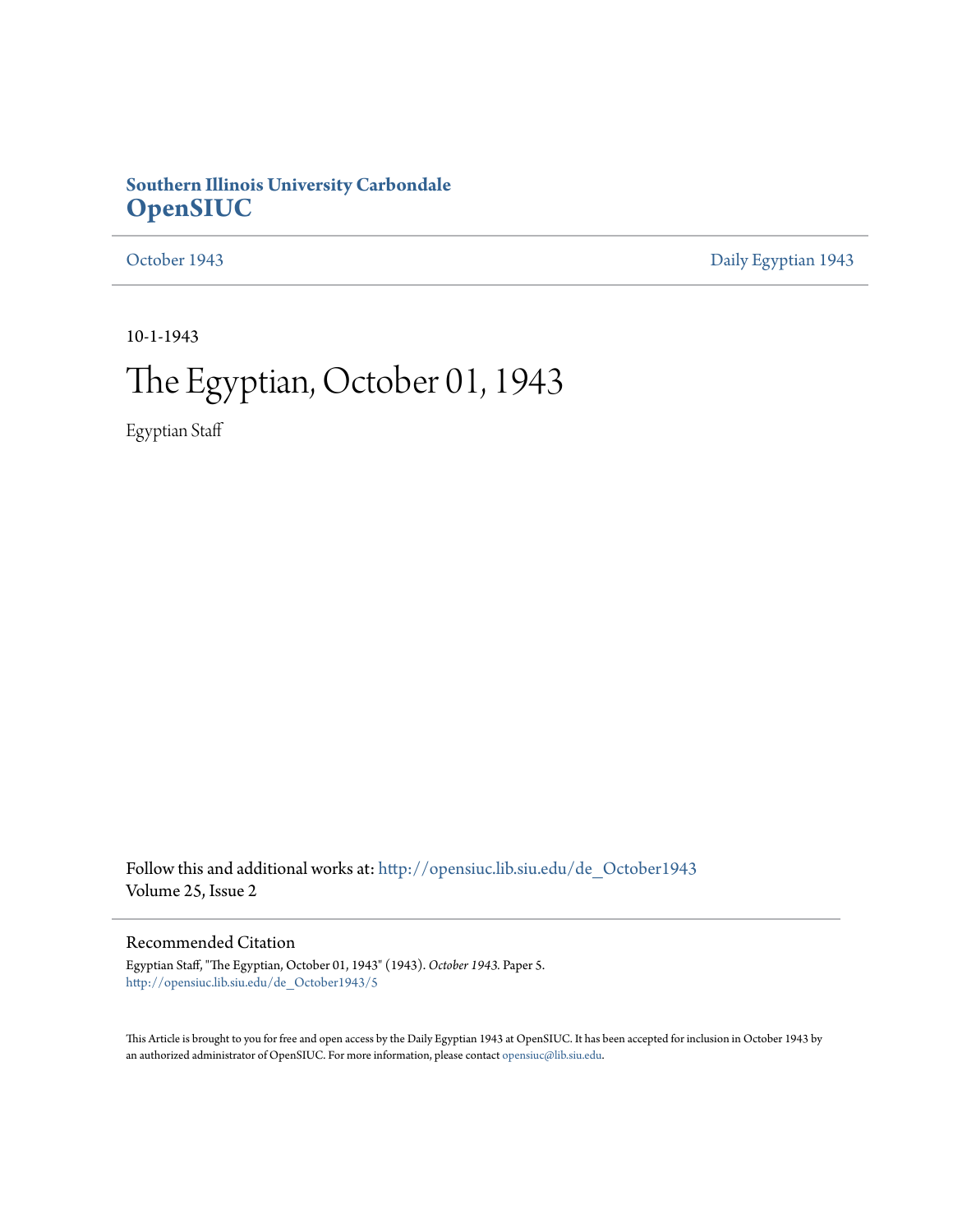

airear then the motival and the motival of the state in the floor of the state of the floor of the floor of the state of the state of the state in the big of the state in the state in the state in the state in the state in

As the distance of the United Partner, the distance of the distance of the distance of the distance of the state of the Club Case of the Section of the Section of the Section of the Section of the Section of the Section o

The solution is used to the set of the set of the set of the set of the set of the set of the set of the set of the set of the set of the set of the set of the set of the set of the set of the set of the set of the set of

inches deepe

while Cook towers<br>the height of 6 fee<br>The taller Cook<br>Bohrod about his

that he preferred helpht.<br>The next morning, howe<br>attitude was vastly differ-

Saturday, October 23 summerical and the control of 25 Page Traing, and the different control of 2:00 Pootbell game (if poots 3 it had ratios 2:00 Pootbell game (if poots 3 it had ratios 3) and the 3:00 Dance of the contro

He Cook towers above han to longest in encollentar, it was the chiral of  $\tilde{G}$  for the latter Cook in the case of the case of the case of the case of the case of the case of the case of the case of the case of the case In means the basebook of the first detection of the partial of the state of the system of the state of the state of the state of the state of the state of the state of the state of the state of the state of the state of t

Fillnois who may come to take

octal scene rejoicing in new be chosen of the prospective<br>if reedom. Their exhibits are . Some of the prospective<br>intervent plannish. To quote offsred surgestions for ne<br>nito Vegind writing in the better yells, and pep so

TRYOUTS HELD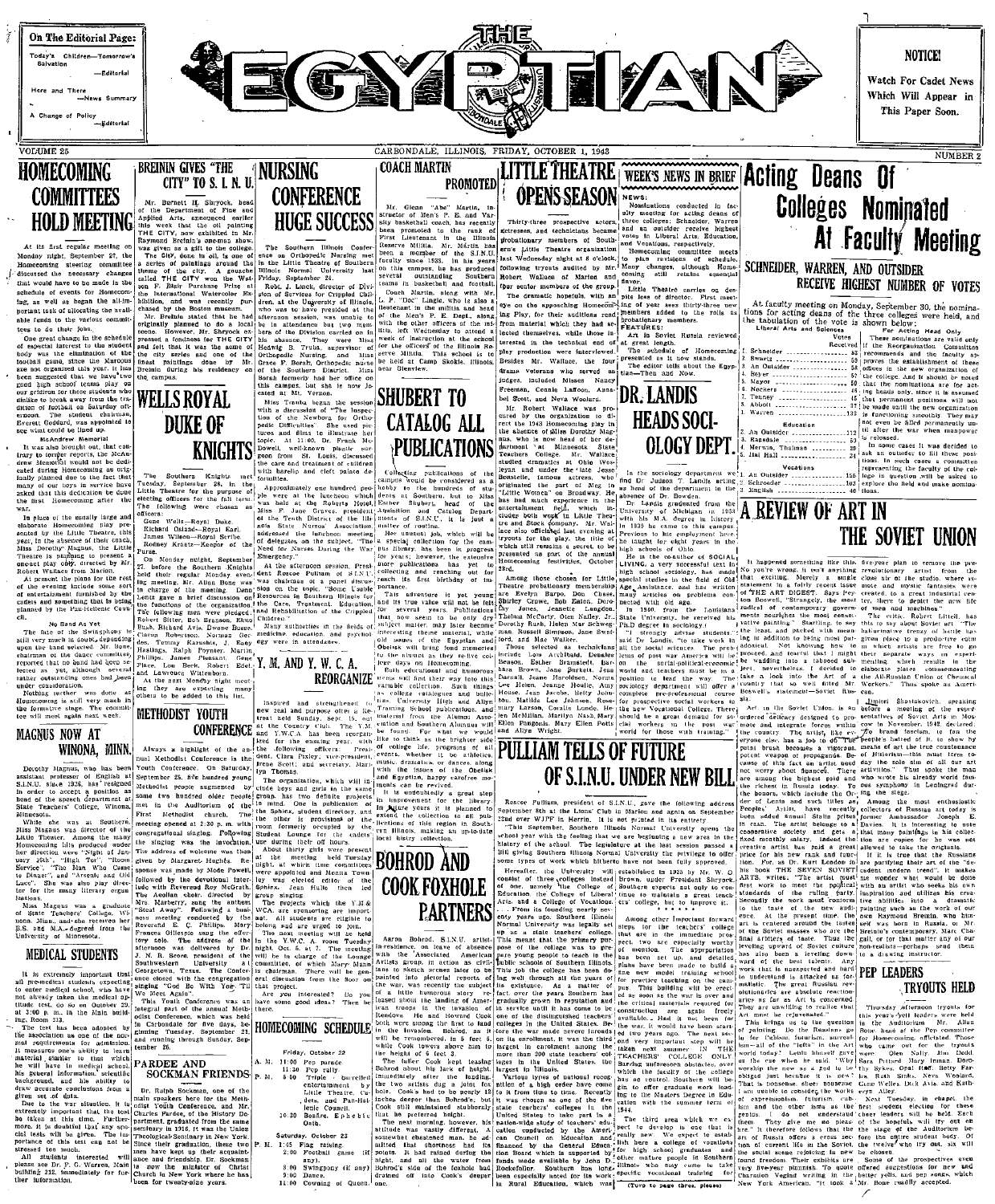**≒œ¥∰∏∠∆≯** 

**Pusocialed Colleniale Press** 

National Advertising Service, Inc.

College Papel and College International College Papel College Papel College Papel At the College Papel College Papel College Papel College Papel College Papel College Papel College Papel College Papel College Papel College

Two headlines in a recent like to gather all these lova-

Leads 50 Ragged Children 600 they are shouldering respon-

Miles to Polish Haven in Iran, sibility like gallant men.

**TOMORROW'S SALVATION** 

**TODAY'S CHILDREN--**

CHARTER MEMBER<br>ILLINOIS COLLEGE<br>PRESS ASSOCIATION

# THE EGYPTIAN

**Di** 

### VOICE OF SINIL or's note:<br>pressly for<br>חוף a space<br>li opinions: for students<br>We will try are their opinions. We will try to<br>print all letters addressed to the<br>Editor of the Egyptian. Your ex-<br>pression of opinion is invited. The<br>Editor!

### Our Heritage

Dear Editor<br>A short time after the<br>my aged grandmother. my aged grandmother. I was help and property of the law of the best property of the best property of the law best best property of the best product the property of the best product probabile, and she called me to wate rpuoman, anno sue carrea me to watch<br>the "fire run" I Dotteed surone the gs to be hurned, two old th crombling edges

sayes.<br>- Openice ane book it was at the pening one nook, t xaw of the page, the identity of the page, the identity of the nonth. Begive each manufactured and the month. Begive each manufactured the caution radium of the diffusion of the diffusion of the diffusio event<br>author

enner market.<br>en ofhar den ronattions: ou other tays, are seven<br>of selling his crops, or of going it naren.<br>- The other was an acc

The other was a account book-<br>evidently of a trading post operation of a trading post periodic of a trading space is contained to the second of the contact of the contact of the contact of the contact of the contact of th paper caught and held my *n*t- ble little vagationds into your<br>tention. They read: Boy 10, arms, to shelter them. But

Miles to Polish Haven in trans. sightly the galacear engines one is reason than the section and Apple 1. The section is the interest of the section of the section in the section of the section of the section of the sectio

saved. Was he saved so that and the falseness of war. Wanta detectas for the method is saved to the might guide these five-[They will decide that their last way not design a new rote to the last the might guide these five be might guide these anxies and the galacter will applied to face  $\frac{1000}{1000}$  and start at iones are the base of the same periss that they did, what rood is betting on the start of the same periss in the same periss i Let us as seen matricourisment.<br>
. crown, S. I. N. U. We will need at<br>
. crown, S. I. N. U. We will need

Once again compassion willing, they will be tomor-

For some stars and out up. the Germian of the desire of the stars in the stars of stars, by Pazi propagan- front, but we held back out pletter a heat of writing tooks of the southern swill say, by Pazi propagan- front. bu the true story will never be standing. The recent appointcommunistic leanings Russia. Mr. Stettinius is rep

was held in low regard. For a job such as the ideal person<br>At the outbreak of the for a job such as this because<br>present war, there was a he is concerned with Amerigreat deal of discussion as to ean interests in national afwhich way Russia would go in fails and yet is friendly in which way Russia would go in fails and yet is friendly in the war. There was a strong his attitude toward Russia.<br>seniment to this country lAt present it is planned sentiment in this country | At present it is planned to burst less<br>neutron of National Control and Control and Control and Control and Control and Control and Control and Street<br>senting, W. A verific present is the contro at the psychological moment, (et in Lousson and processes This problem, of course, was Inswered for as when the land Secretary of State Cordell Germans attacked Russia, We Hull to Moscow for an all-imreceived a powerful alley into portant meeting with Premier our midst-although at the Stalin. This shows that Prestime we were somewhat skep-lident Roosevelt means to use tical of her strength. But men of business experience<br>Russia held out, being the rather than professional di-First country to do so. and pomisis-whose dislike for now appears to be driving the Russia would be based on Germans back toward Berlin. [dealogical rather than realis-We gained an ally, but our at- tic considerations. titude was one of reserved

A new type of program is friendliness, by which is underway, and it should lead meant that we were will no to to a stronger hond of friend he friendly with Russia be-ship with Russia in the future

From the control and the duration. Serbus difficult-<br>
Name the control and restoration of the duration. Serbus difficult-<br>
Name In the fact remains ment of Edward R. Stetlrinis conservation and restoration of the duration tion and leadarship general education program Foreign Language, etc., yet the physical environment on which this area depends is being devastated.<br>Away isn't a practical is being devastated.<br>Why isn't a practical study of Ristoration and Conservation of Nat

> I, give us leaders who wm<br>vision clearly and give of the<br>res and their vision to the p If people of Southern Illinois  $\overline{a}$  $\begin{vmatrix} 1 & 10 & 11 & 11 \\ 1 & 10 & 11 & 10 \\ 10 & 1 & 1 & 10 \\ 1 & 1 & 1 & 11 \\ 1 & 1 & 1 & 11 \\ 1 & 1 & 1 & 11 \\ 1 & 1 & 1 & 11 \\ 1 & 1 & 1 & 11 \\ 1 & 1 & 1 & 11 \\ 1 & 1 & 1 & 11 \\ 1 & 1 & 1 & 11 \\ 1 & 1 & 1 & 11 \\ 1 & 1 & 1 & 11 \\ 1 & 1 & 1 & 11 \\ 1 & 1 & 1 & 11 \\ 1 & 1 & 1 & 11 \\$ are it is not because of not because of a are possessed with





#### HOMECOMING 1943

The date has been set, com-<br>mittees appointed, work start-

entertainment, the one time to which students and alums As long<br>markinghally looked forward flid nu particularly looked forward. For alums, it was the time to meet old friends and make new, to see the old caninus: again and jelly in the same  $\frac{1}{n}$ <br>joints, to see the maroon and  $\frac{1}{n}$ whites plunge down the field to victory, (or to defeat as the to victory (or to deteat as the visings)<br>case might be), to feel again and a the old thrill of dancing at a web is the college prom. To the students, it tears college prom. To the students, it tears Homecoming meant a week-speaker<br>end free from classes or wor- think to  $\frac{1}{\pi}$  ries about lessons, a time  $\frac{1}{\pi}$ <br>and when everyone was in a fest away

a tradition almost as old as **That** S.I.N.U. itself. Homecoming

querable spirit of Homecom-

From extreme appointed, vorix start.<br>
The distribution of the start of the start of the start of the start of the start of the start of the start of the start of the start of the start of the start of the start of the sta All of this is comparative, and<br>figures of this is comparative, and<br>figures of this kind may be differently<br>the nosition of Negroes fifty years ago<br>that of the Negroes fifty years ago

All Roads Lead to Rome

**Adriatic Sec** 

Allied

**DARK MUSINGS** 

-<br>| Nevillege<br>| privillege

Once again computation with the same of the interest one is a sense that the same of the same springs to the fore. You'd low's salution!<br>
Figure in the fatter We will used 'when a very be enough the same of the three same

East year Homecoming took  $\frac{1}{2}$  are avoiding to more that in the product of the note that it would likely  $\frac{1}{2}$  from a shown in 550 and 1830 [lim is to be found at the note that it would likely  $\frac{1}{2}$  from subs

### **BOOKS IN REVIEW**

SLINU. Itself. Homeomorning and the European Content of the Sew York scene. Perry is a senior in a part of the Equip and the Arena of Hitch of Louisian state-content of decision was made to carry harry Berleid. Reynal & H For an experimental on the gradient of the values of the values of the productive participation of the state of the values of the case of the case of the case of the case of the case of the case of the case of the case of

streament of the same. That be different, activities chang-seeing old friends, the get-to-laye, want, dependency, sick. S. The right to rest, recre-<br>cannot be killed by the war. [ed almost beyond recognition; gethers, the

## **HERE AND THERE**

#### By MARY JANE PAURANK

**Allied Headouarters Report:** New look out for himself Mr. look out for himself. Mr. Hoover<br>repdris alarming increases in yu<br>ventie delinquency in the past<br>year: in-some-cases-the-figures are egie gleanings have been mad<br>stern tialy. The auge air box of Foggia has been British Eight a derman fen<br>ind soutbwest<br>iain range, al-

 $\begin{array}{ll} &\text{vacuum}, & \text{Self-discrphere and}\\ &\text{Figure 5,000} & \text{Gauge model} \\ \text{2.918} & \text{Frow} & \text{on} & \text{Gauge model} \\ \text{3.919} & \text{Frow} & \text{on} & \text{non} \\ \text{3.911} & \text{forrons} & \text{leave film to work out} \\ \text{1.93} & \text{oron} & \text{inocylinder} & \text{1.911} \\ \text{1.93} & \text{oron} & \text{1.921} \\ \text{1.93} & \text{1.931} & \text{1.93$ iscipune is?"<br>"Conditions" will be had enous! r Allied) Conditions will be bad enought of the control of the control of the control interval of the control interval of the control interval interval interval interval in the beam re- interval in the state of when the be

g that Mt. Vesuvius is by the firestide, with Pop showing is the second of the second of the second of the second of the second of the second of the second of the second of the second of the second of the second of the se

- Lady in Grey: Last week<br>المطمئنات Court Loudon, a p

eunes<br>Etiele

Washington watercress: Tues-<br>
day, Chicago's Marsball Field was<br>
flity years old. On that day he in-<br>
lectrical between 70 and 76 million<br>
flow the considerable col-F. American considerate in the solution of the second of the second of the second of the second of the second line in the second line of the second in the second in the second in the second in the second in the second in

oth sides. Captured soldiers channel that is the Sixteenth Panzer Division house<br>were Killed in the encounter. Law were Killed in the encounter.

Then over allied in the recentions of the second state with the results of the second in the measure of the second in the measure of the second in the measure of the second in the measure of the second in the measure of t

ess. u we comme<br>of the Near

wherenup were a<br>everywhere part<br>gwironment. In a<br>community he is<br>tern rural whites

ious c<mark>onsideration, b</mark><br>s very close to the<br>"Negro problem." A

Coy Nazis: Monday, Lt. Cen. Jo-Balm: All you girl iday, Lt. Gen. Johnson, and you under an address suffered inconsolate which he stated produce the state of the stated in the stated in the stated product the human set of the stated product the human set of the stated prod sepit T. McNarney<br>in Washington in

that the Germany the war, but were jeasters with both the control of the state of the last of the state of the state of the state of the state of the state of the state of the state of the state of the state. Within the s sionan: Buy have it that Midwesterners will Slog<br>soon be reduced from 3 to 2 gallons bombs<br>of gasoline per week. Grandfathers bloory os: bomas dust, you<br>ey—where's your lave<br>rinvestment ls a free<br>re you can buy as ana<br>hoes as you wish, bu

### nce said the automobile<br>passing fancy

(11) properties to present the property of Basing range<br>the transfer of the property. Where education is<br> $\begin{bmatrix} 16 & 0.007 \\ 0.000 & 0.000 \\ 0.0000 & 0.0000 \\ 0.00000 & 0.0000 \\ 0.00000 & 0.00000 \\ 0.00000 & 0.00000 \\ 0.00000 & 0.000$ While the spenter of the Senate Tuesday. In<br>parts and sometimes, senates and gas after and determinisms in<br>the spectra of the improvement of the spectrum of the spectrum<br>of the improvements at the spectrum of the spectra In a speech to the Senate Tuesday<br>he indicated the spectators, includ

s ave.<br>
other aff to work.<br>
suppose for the American Boson,<br>
a phone is due American Boson,<br>
1. Migar Hoover Rabys, in his language and ablevanting<br>  $\alpha$ . Henry Horne Rabys, the Minds can deleve a collection<br>
or the manne a Download State Theory Corresponding to the generation in the peak of the generation in the generation in the generation in the peak of the peak of the set of the set of the set of the set of the set of the set of the se

# A NEW BILL OF RIGHTS

From National Resources Plan from compulsory labor, irre-<br>ulag Board Report)<br>1. The right to work, use sponsible private power, arbitration fully and creatively through<br>the productive years:

with freedom from fear of old piness; and<br>age, want, dependency, sick-<br>9. The right to rest, recre-

trary public authority, and unregulated monopolies:

6. The right to come and

 $\overline{m}$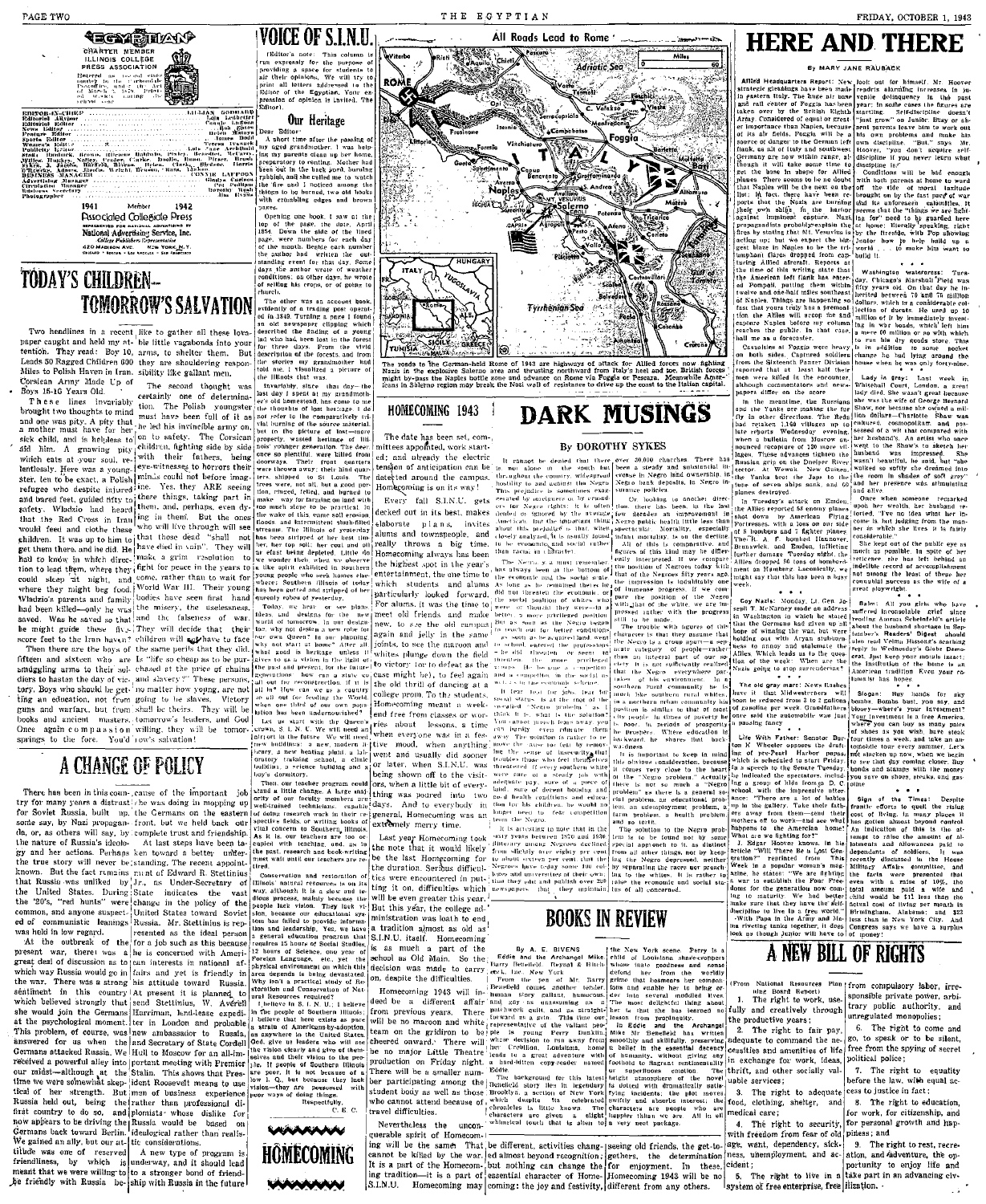# **ORIENTATION ÖNLY FOR**

FRESHMEN

ientation affair for<br>scheduled to begin<br>ober 5, at the Stu-<br>in Foundation. This<br>he in the form of a

will be well-read i

ser 5, at 4:00 p. m., a<br>nt Christian Foundation

## **BRACEWELL HEADS RADIO BROADCAST**

series of radio broad ed "The Parm and<br>", will be presented<br>", will be presented in Herrin un

#### THE WHY OF ARMY SPECIALIZED TRAINING

new electric Motter First intercolleciate

Maryland.)

CACP release).



INEED FOR EXPANDED **SOCIETY PAGE** VOCATIONAL TRAINING By BALDWIN

By ...<br>
PI KAPPA SIGMA<br>
The Almba XI chapter of  $\hat{P}^1$ <br>
Sanpa Sigma kida Open Honse<br>
Bat Friday, September 24th, from<br>
17.50 to 12.00 p.m. at their chap<br>
17.50 to 12.00 p.m. at their chap<br>
17.50 to 12.00 p.m. at their c Returning servicemen will not<br>exite only one reading voca-<br>tending when the war ends,<br>cetares Miss Laura Murray, re-<br>endy retited director of the in-

xas Personuel Rev<br>
ut the University<br>
points out the<br>
s now profitably<br>
industry may not<br>
their skill in a Dancing and ene ene pas<br>Fefreshment cuests, and va Woolard, Pt Kap pledge

Murray asserts

**FROM OTHER** le, Virginia<br>oro, Marga<br>ada, Joan<br>- Belty Shin **SCHOOLS** Melvin of Du

ANTHONY HALL

An Ugly Man contest was spo

has ty guls

of its kind in

HEY, PALS

.<br>debate of The organization<br>as been the m<br>sature in the live of Arkunsas was

dous to introduce the to their friends.<br>ome in and see them.<br>: it us well as they.

**MAIN EVENT** 

**HOMECOMING** 

from 1901 to 1905.<br>
President Robert M. Bitchins of The<br>
Chicago won the De Forest ore<br>
torical prize at Yale as had his<br>
father before him.



THE EGYPTIAN

-vous r. rupen<br>3716. Room - 210 BGYPTIAN (when **LT RALPH H 31** 

rieton Station. Texas: is ver. safeenard that

Reithe, Good luck to you.<br>A/C - RALMOND - GOEDDEL

Group 1. Aviation Cadet<br>nt. Strother Army Air Barracks No. 2. Company Specialized Train

eeing ∖rou.<br>⊐evr—w **BAYLESS GREY, ASN ed at 2**<br>CPO 12010 New York Oklaho ad at Alive Army Air Field, Allt

# IN THIS CORNER

was.<br>Clon after

to pound it industriously<br>a small, witked hammer<br>a small, witked hammer<br>apted by a purple-shirter skiddlng in the door

The coke was cold so I the of catsup in reataurabetter. I turned to an over- knee sox....



arrival of the OBELISK and

from last year's travel from last year's travel and Charch Martin is any ......<br>vetta

AROUND THE

CAMPUS

Auditorium.

teaching the winter<br>file applications in<br>Office in Parkinson

Southern Alumnus

 $rac{1}{2}$ 

At the first Marberry

**TTENTION ALL** 

SOPHOMORE GIRLS  $\overline{3}$ Ciri-

## STUDENT COUN-**CIL MINUTES**

ere nor being neglected.

h.<br>bsent: Nick Milosevich, Dav.<br>And Milosevich, Dav. PULLIAM TELLS and Bob Campbell rass decided that<br>Whe tentative di

rega**rdi:** 

vens. The date

otion was sec-the p<br>Goddard and which

copie of South has a sensor and the sense of the campaign. The was adjourned. THE PEOPLE'S SCHOOL.

 $WTH$ WAR BONDS. **W.A.A.NEWS** By DOUGLE SINCE Will have or<br>SINCE will have or<br>Comparation in the season r<br>the  $1943$ region<br>1944 one Don Sheffer

**-SPORTS.** 

STARS IN SERVICE

**SINKWICH** 

PAGE THREE

will be glad to Milosovieh 19 is a substitute that the campus as an Army Air et. He is the sensor

Semathing countered

The W.A.A. held its first meet.<br>ar, of the year Sept. 28th: At his meeting the election (of offices was held and also glaus for shman party fivers for the coming yes

**FUTURE OF SOUTHERN** 

in the instanse world in

the<br>buil

coope